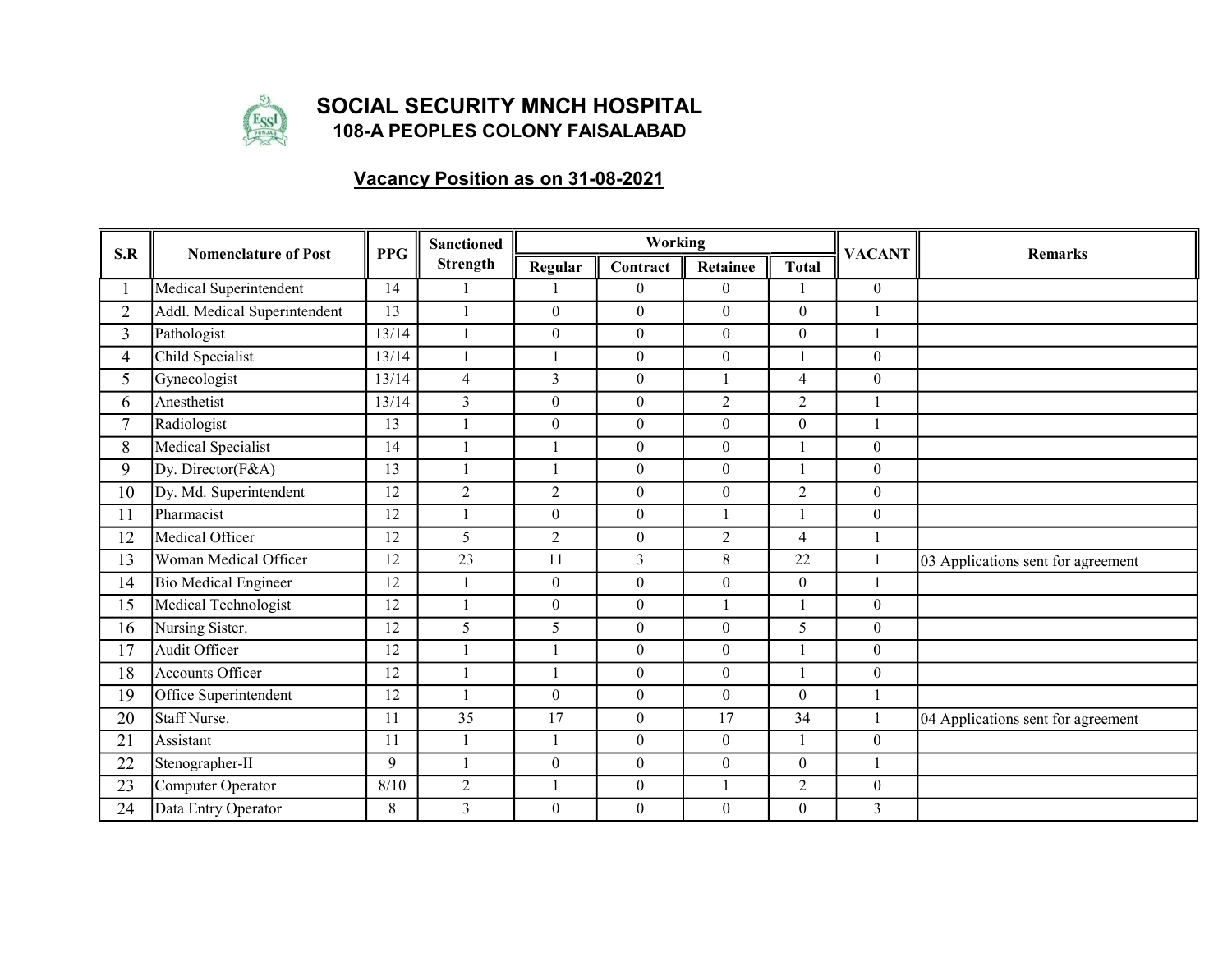| S.R             | <b>Nomenclature of Post</b>           | <b>PPG</b>     | <b>Sanctioned</b><br><b>Strength</b> |                  | Working          |                  |                  | <b>VACANT</b>    | <b>Remarks</b>                     |
|-----------------|---------------------------------------|----------------|--------------------------------------|------------------|------------------|------------------|------------------|------------------|------------------------------------|
|                 |                                       |                |                                      | Regular          | Contract         | Retainee         | <b>Total</b>     |                  |                                    |
| 25              | <b>Bio Medical Technician</b>         | 8              |                                      | $\boldsymbol{0}$ | $\theta$         | $\theta$         | $\theta$         | 1                |                                    |
| 26              | Store Keeper                          | $\,8\,$        | $\mathbf{1}$                         | $\overline{0}$   | $\theta$         | $\boldsymbol{0}$ | $\theta$         | $\mathbf{1}$     |                                    |
| 27              | Technician (E.C. $G$ )                | $\,8\,$        | $\mathbf{1}$                         | $\boldsymbol{0}$ | $\overline{0}$   | $\mathbf{1}$     | $\mathbf{1}$     | $\boldsymbol{0}$ | 01 Application sent for agreement  |
| 28              | Technician (Blood Bank/Lab.)          | 8              | $\overline{3}$                       | $\overline{0}$   | $\overline{0}$   | $\overline{3}$   | $\overline{3}$   | $\boldsymbol{0}$ | 01 Application sent for agreement  |
| 29              | Sr. Technician (H. Dispenser)         | 8              | $\mathbf{1}$                         | 1                | $\overline{0}$   | $\boldsymbol{0}$ | $\mathbf{1}$     | $\mathbf{0}$     |                                    |
| 30              | Technician (L.H.V)                    | 8              | $\overline{3}$                       | $\boldsymbol{0}$ | $\overline{0}$   | $\overline{3}$   | $\overline{3}$   | $\mathbf{0}$     |                                    |
| 31              | Technician (O.T)                      | 8              | $\overline{3}$                       | $\overline{2}$   | $\overline{0}$   | $\boldsymbol{0}$ | $\overline{2}$   | $\mathbf{1}$     |                                    |
| 32              | Technician (X-Ray)                    | 8              | $\overline{2}$                       | $\overline{0}$   | $\overline{0}$   | 2                | $\overline{2}$   | $\mathbf{0}$     |                                    |
| $\overline{33}$ | Senior Clerk                          | 9              | $\mathbf{1}$                         | $\mathbf{1}$     | $\overline{0}$   | $\boldsymbol{0}$ | $\mathbf{1}$     | $\overline{0}$   |                                    |
| 34              | Junior Technician (Dispenser)         | 6              | $\overline{7}$                       | $\overline{3}$   | $\overline{0}$   | $\mathfrak{Z}$   | 6                | 1                | 01 Application sent for agreement  |
| 35              | Junior Technician<br>(Radiographer)   | 6              | $\mathbf{1}$                         | $\overline{0}$   | $\theta$         | $\mathbf{1}$     | 1                | $\mathbf{0}$     | 01 Application sent for agreement  |
| 36              | Junior Tech. (Lab. Assistant)         | 6              | 5                                    | 1                | $\overline{0}$   | 4                | 5                | $\overline{0}$   | 03 Applications sent for agreement |
| 37              | Junior Technician (O.T)<br>Assistant) | 6              | $\tau$                               | $\mathbf{1}$     | $\overline{0}$   | 5                | 6                | $\mathbf{1}$     | 04 Applications sent for agreement |
| 38              | Junior Technician (Vaccinator)        | 6              | $\mathbf{1}$                         | $\overline{0}$   | $\overline{0}$   | $\mathbf{1}$     | $\mathbf{1}$     | $\overline{0}$   | 01 Application sent for agreement  |
| 39              | Junior Technician (D.R.<br>Assistant) | 6              | $\mathbf{1}$                         | $\overline{0}$   | $\overline{0}$   | $\mathbf{1}$     | $\mathbf{1}$     | $\theta$         | 01 Application sent for agreement  |
| 40              | Telephone Technician                  | 6              | $\mathbf{1}$                         | $\overline{0}$   | $\overline{0}$   | $\boldsymbol{0}$ | $\overline{0}$   | $\mathbf{1}$     |                                    |
| 41              | A.C Tech.                             | 6              | $\mathbf{1}$                         | $\boldsymbol{0}$ | $\overline{0}$   | $\mathbf{1}$     | $\mathbf{1}$     | $\mathbf{0}$     |                                    |
| 42              | Junior Clerk                          | $\overline{7}$ | $\overline{4}$                       | $\overline{4}$   | $\overline{0}$   | $\boldsymbol{0}$ | $\overline{4}$   | $\mathbf{0}$     |                                    |
| 43              | Telephone Operator                    | 5              | $\overline{2}$                       | $\overline{0}$   | $\overline{0}$   | $\boldsymbol{0}$ | $\boldsymbol{0}$ | $\overline{c}$   |                                    |
| 44              | Plumber                               | $\overline{3}$ | $\mathbf{1}$                         | $\overline{0}$   | $\overline{0}$   | $\mathbf{1}$     | 1                | $\boldsymbol{0}$ |                                    |
| 45              | Electrician                           | $\overline{3}$ | $\mathbf{1}$                         | $\mathbf{1}$     | $\overline{0}$   | $\boldsymbol{0}$ | 1                | $\boldsymbol{0}$ |                                    |
| 46              | Driver                                | $\overline{2}$ | $\overline{4}$                       | $\mathbf{1}$     | $\mathbf{0}$     | $\mathfrak{Z}$   | $\overline{4}$   | $\mathbf{0}$     |                                    |
| 47              | Mid Wife                              | $\overline{2}$ | $\overline{2}$                       | $\boldsymbol{0}$ | $\boldsymbol{0}$ | $\sqrt{2}$       | $\overline{2}$   | $\mathbf{0}$     | 01 Application sent for agreement  |
| $\overline{48}$ | Dai                                   | $\mathbf{1}$   | 10                                   | 6                | $\overline{0}$   | $\overline{4}$   | 10               | $\overline{0}$   | 01 Application sent for agreement  |
| 49              | Female Attendant                      | $\mathbf{1}$   | 5                                    | $\boldsymbol{0}$ | $\overline{0}$   | 4                | $\overline{4}$   | 1                | 01 Application sent for agreement  |
| 50              | Ward Boy                              |                | 6                                    | 5                | $\boldsymbol{0}$ | $\mathbf{1}$     | 6                | $\mathbf{0}$     |                                    |
| 51              | Tube Well Operator                    | 1              | $\overline{2}$                       | $\overline{0}$   | $\overline{0}$   | -1               | 1                | $\mathbf{1}$     |                                    |